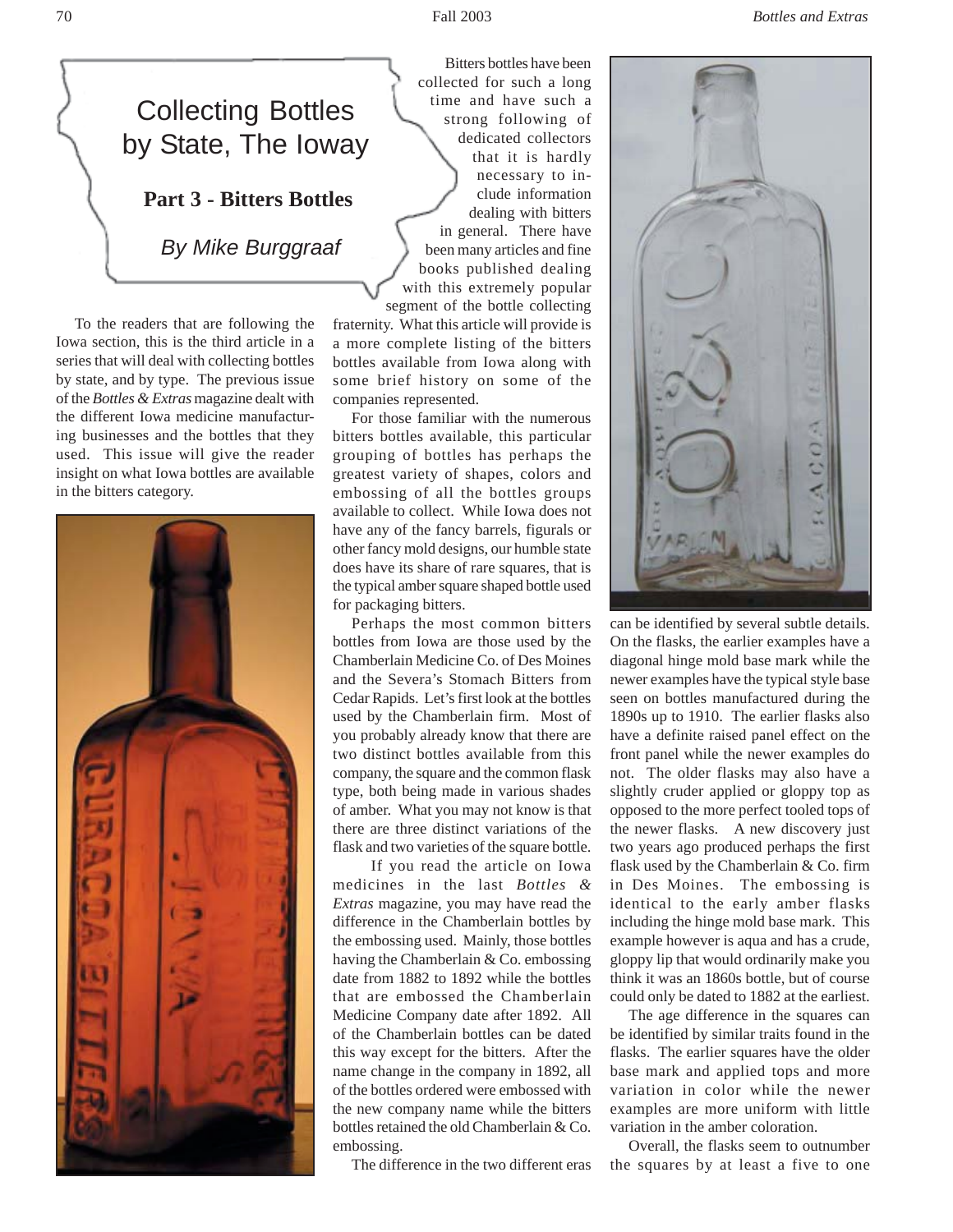

margin. An interesting difference between the flasks and the squares is the embossment of CURACOA BITTERS on the flasks and CURACO BITTERS on the squares.

Referring back to the Iowa medicine article again, you may recall the predecessor to the Chamberlain Company in Des Moines was the Owens & Chamberlain Medicine Company located in Marion. In addition to the medicines that they produced, they also put out two extremely rare bitters that are a very welcome addition to any Iowa collector.

The flask is similar to the older bottles used by the Des Moines firm but this example is clear and has the large O & C initials as shown. While this bottle is rated as scarce in Ring and Ham's great book on bitters, I am aware of only one example of the clear flask. The other bottle that they used was the larger square bottle which is very crude with a gloppy applied top and adorned with the familiar O & C initials. The square is a very desirable bottle with only a handful of examples known. The time line on the Marion

bitters bottles would be from 1872 to 1881.

The other very familiar bitters from Iowa was produced by W. F. Severa. Wesley Francis Severa came to Cedar Rapids in 1880, immediately establishing a drug store trade. It wasn<sup>1</sup>t long before he began to prepare and market his own line of proprietary medicines including his Stomach Bitters.

Similar to the Chamberlain firms, Severa used a flask and a square bottle to market his bitters, the flask being the fifty cent size and the square selling for one dollar. The flasks are amber and are not embossed with the word bitters. Labeled examples of the flask exist that confirm that it was used for bitters. The script embossing on the side panels reads: W. F. Severa / Cedar Rapids, Iowa.

There are three distinct versions of the larger square bottle. All known examples are various shades of amber with the most popular variety being embossed on one side W. F. SEVERA and on the other side STOMACH BITTERS. The other version is embossed W. F. SEVERA/ CEDAR RAPIDS in block letters while the newest example is embossed with the same

lettering, only in script style. There are machine made examples of the script embossed bottles in both the flask and square. There are no known examples of Severa's bottles that are embossed with both the town and the word bitters. Also known is a "label only" example on a crude square bottle that leads to speculation that the early 1880s examples of Severa's bitters were not embossed.

The remainder of the known Iowa bitters bottles that I'll describe are all considered to be difficult to find. This includes the Beggs Dandelion Bitters from Sioux City. Although I'm aware of around ten examples of this bottle, it remains as a bottle that is fairly elusive.

Sometime during 1880, Charles W. Beggs proposed a partnership with E. C. DeWitt who had been manufacturing and selling patent medicines to a local market. Both men at that time were residents of Elk Point, Dakota Territory. A partnership was formed and by 1883 the patent medicine firm of Beggs & DeWitt had moved to Sioux City, Iowa. During 1886 the business was moved to Chicago and eventually the partnership was dissolved.

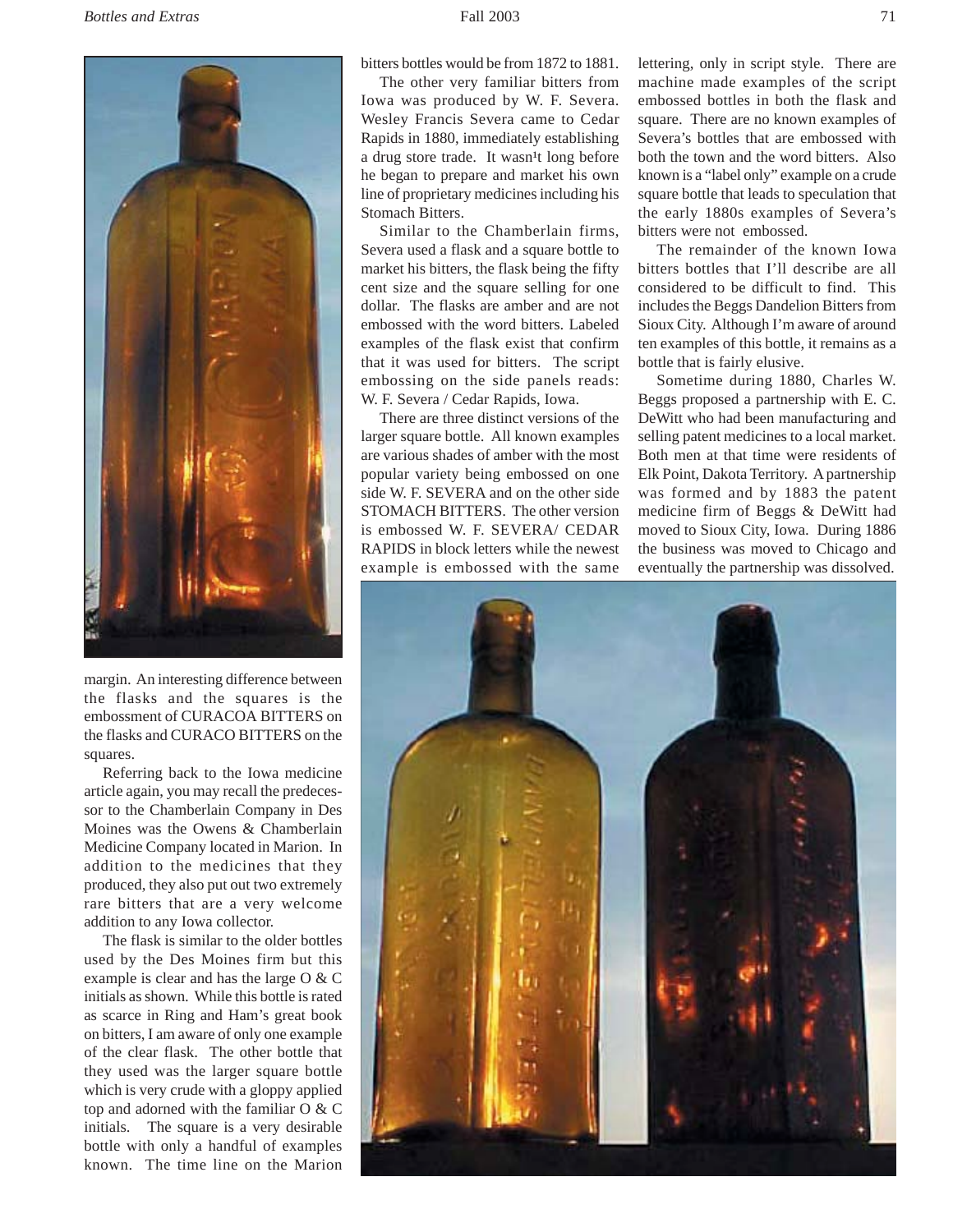

Both men then established separate patent medicine companies, both of which were very successful.

All known examples have been blown from the same mold and are embossed BEGGS DANDELION BITTERS on one side and SIOUX CITY IOWA on the opposite side. The bottles will display various degrees of crudeness and come in a wide range of amber coloration. The examples shown here display the drastic difference in color. One bottle is a wonderful light yellow amber while the other bottle is a very dense amber with hundreds of seed bubbles in the glass to add to its character.

The next rare Iowa bitters is from the C. H. Ward Company which was located in Des Moines. Charles H. Ward had been in the wholesale and retail drug trade in Des Moines as early as 1873. From 1882 to 1889 the firm operated strictly in the wholesale drug market as C. H. Ward & Company. The business merged with another wholesale drug firm in 1889 which established the Hurlbut, Ward & Co.

C. H. Ward & Company marketed its bitters using the flask style bottle and the square bottle. Several of the flasks have been dug in Iowa and are very similar to



the early 1880<sup>1</sup>s Chamberlain<sup>1</sup>s flasks. All of the known flasks are made of aqua glass and are embossed: C. H. WARD & CO. / DES MOINES IOWA on the two sides and WARDS EXCELSIOR BITTERS on the front panel. I know of only one amber

square example and the crudeness displayed would suggest that the bottle is 1870s vintage. An ad in the 1875 Andreas Atlas of Iowa confirms C. H. Ward as proprietor of Ward<sup>1</sup>s Excelsior Bitters. The square bottle is embossed on three sides: